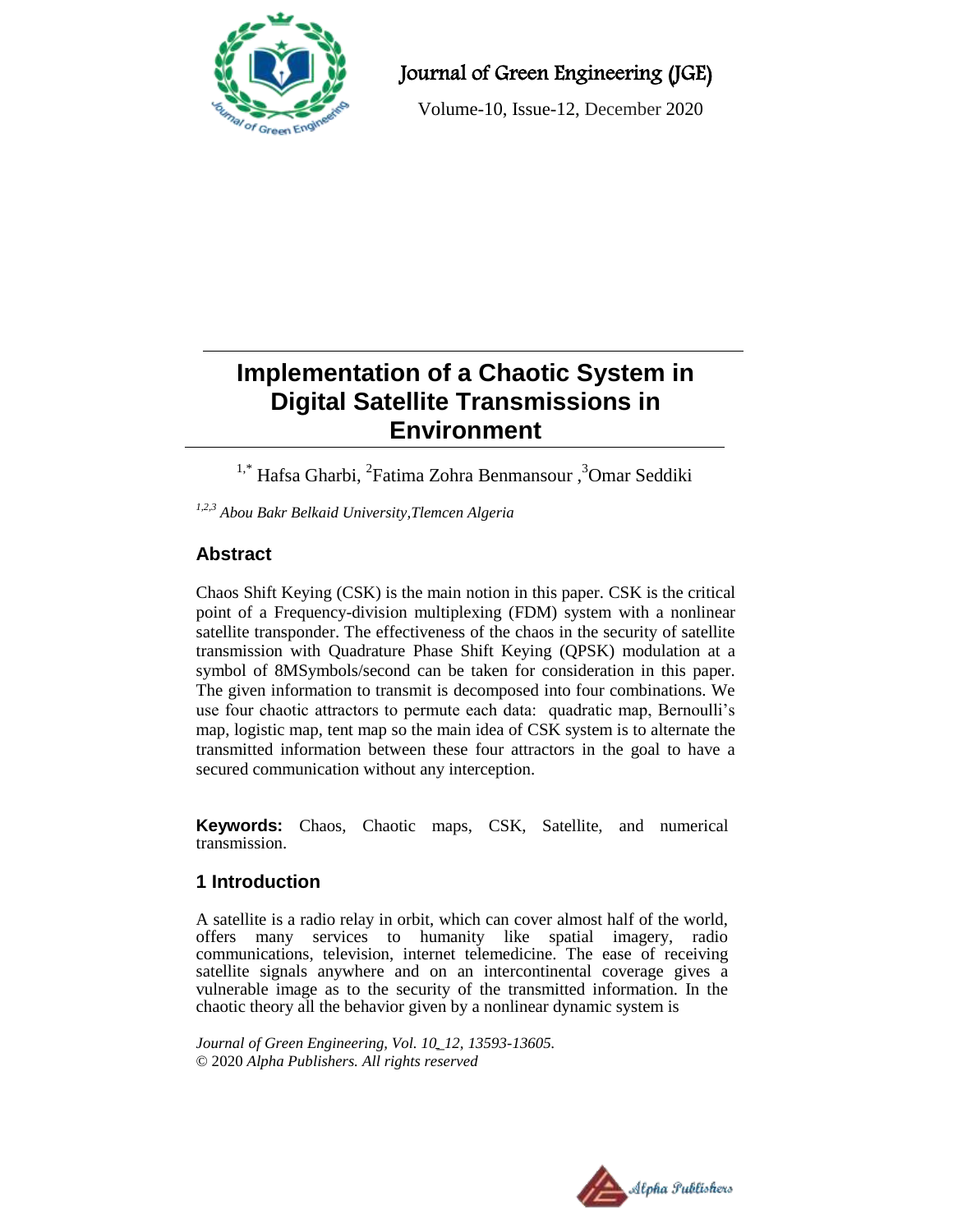described and explained clearly in details, hence the butterfly effect that there is a big dependence on the initial conditions which means the evolution of the system change even if there is an negligible change in initial conditions. Chaotic systems have a random appearance; they are deterministic with an output that has an unknown parameterization [1].

The invented and tested chaos-based electrical circuits have given their efficiencies in digital transmissions and digital telecommunications networks, so the developers have the choice which chaotic system they will use especially that all this chaotic systems have the same characteristics.

A chaotic system is characterized by:

- A long-term a periodic behavior: the trajectory of any fixed point or periodic orbit when time goes to infinity. Chaotic system in the phase space does not converge towards

-Its determinism: Irregular behavior comes from intrinsic nonlinearities rather than random noises. A chaotic system does not present stochastic (probabilistic) parameters.

-High sensitivity to initial conditions: two trajectories initialized at two very close values diverge exponentially.

-globally bounded solutions

 The satellite systems are among the telecommunications systems that have found all the security in the use of chaotic systems for their properties mentioned above

 This paper presents a satellite system which use chaotic system in the transmission of data. In the second section we try to talk about CSK system and we describe the four chaotic attractors used in this work in Sec.3, while the fourth gives a system description of the transmission of digital signals by satellite using chaotic modulation for more security; Sec. 5 presents the results of simulation using the MATLAB software and some conclusions about the goals targeted by the work**.**

### **2 Proposed Methodology**

 Figure 1 shows block diagram of chaotic communication. Figure 2 shows Four Symbols for CSK Communication System.

### **2.1 The Use of Chaotic Carrier**

 The notion of "Chaos Shift Keying" has been appeared for the first time by Parlitz [2].This modulation has the principle to code a binary message using chaotic signal[2], [3]. A CSK transmission system is schematized in figure 3. This system has a coding operation as follows: The emitter consists

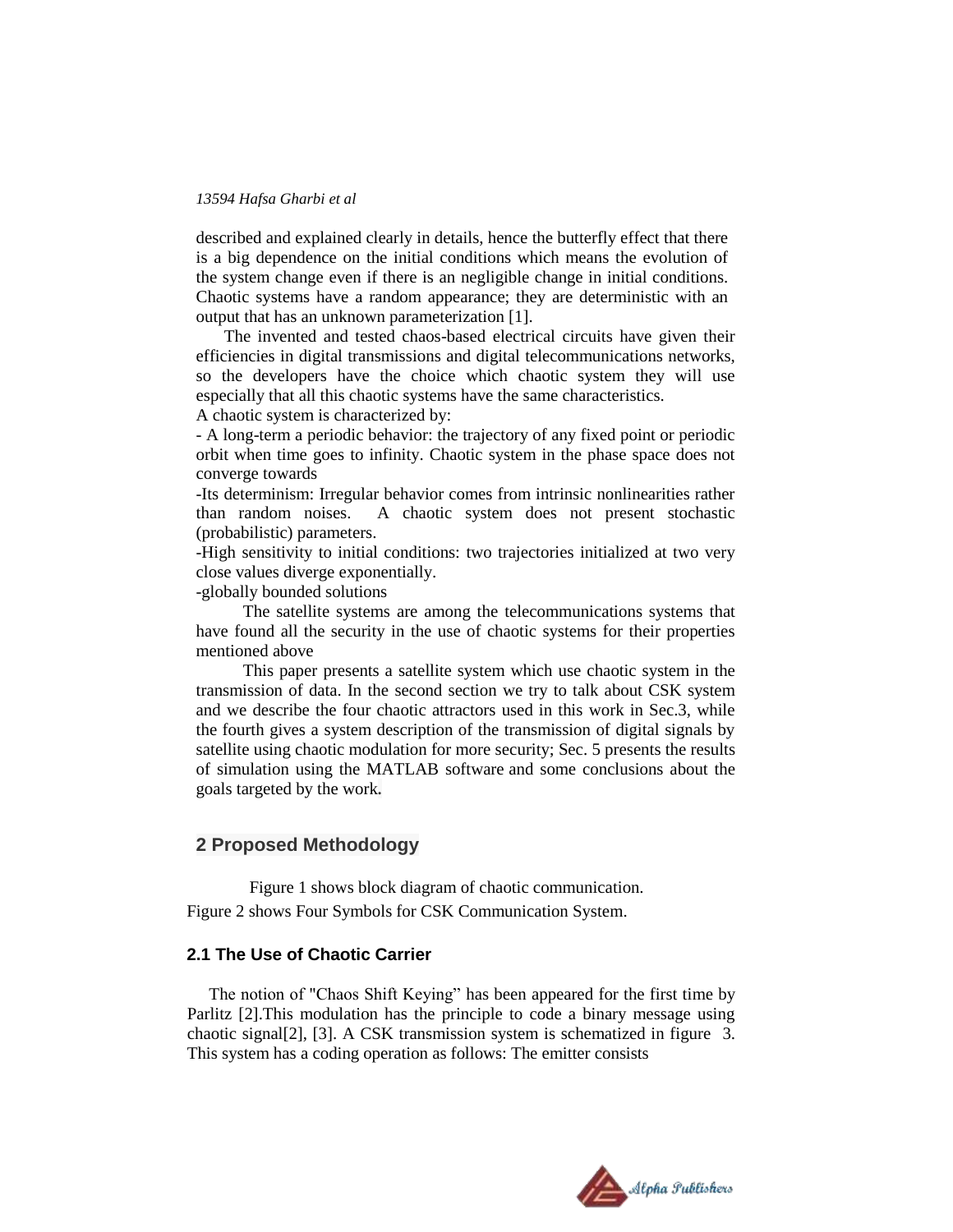

 **Figure 1** A chaotic communication in block diagram

of two chaotic generators  $f_1$  and  $f_2$  generating two chaotic signals  $x_1(t)$  and  $x_2(t)$  respectively. If the binary word used in the interval  $[(1 - 1)$  Ts; lTs] is +1, so  $x_1(t)$  is transmitted. If the binary word is -1 then  $x_2(t)$  is transmitted. For Coherent CSK, two types of receivers have been proposed.

#### *2.2 Coherent CSK based on Error Calculation*

The first CSK receivers integrate two chaotic synchronization units per coupling. In figure 4, the received signal drives the two synchronization units.

At the moment when the signal x1(t) is transmitted, the generator  $\tilde{f}$ 1 generates a signal  $\tilde{x}(t)$ 1 synchronous with the signal received and the generator  $\tilde{f}$  him, not synchronous with the received signal, the binary message can be estimated by measuring the difference (error) between the reception and emission of signal.

### *2.3 Coherent CSK based on Correlation*

Kolumb'an and al [4] have developed another type of CSK system receiver. This receiver is based on the coherent detection of CSK signals using a correlation on each channel as shown in Figure 5. In this structure, the two synchronization circuits can generate two chaotic signals  $\tilde{x}(t)$  land  $\tilde{x}(t)$  2 synchronous with the chaotic signals emitted.

A time  $T_a$  is necessary so that the two synchronization blocks can converge towards the signals  $x1$  (t) and  $x2$  (t). The signals thus generated are

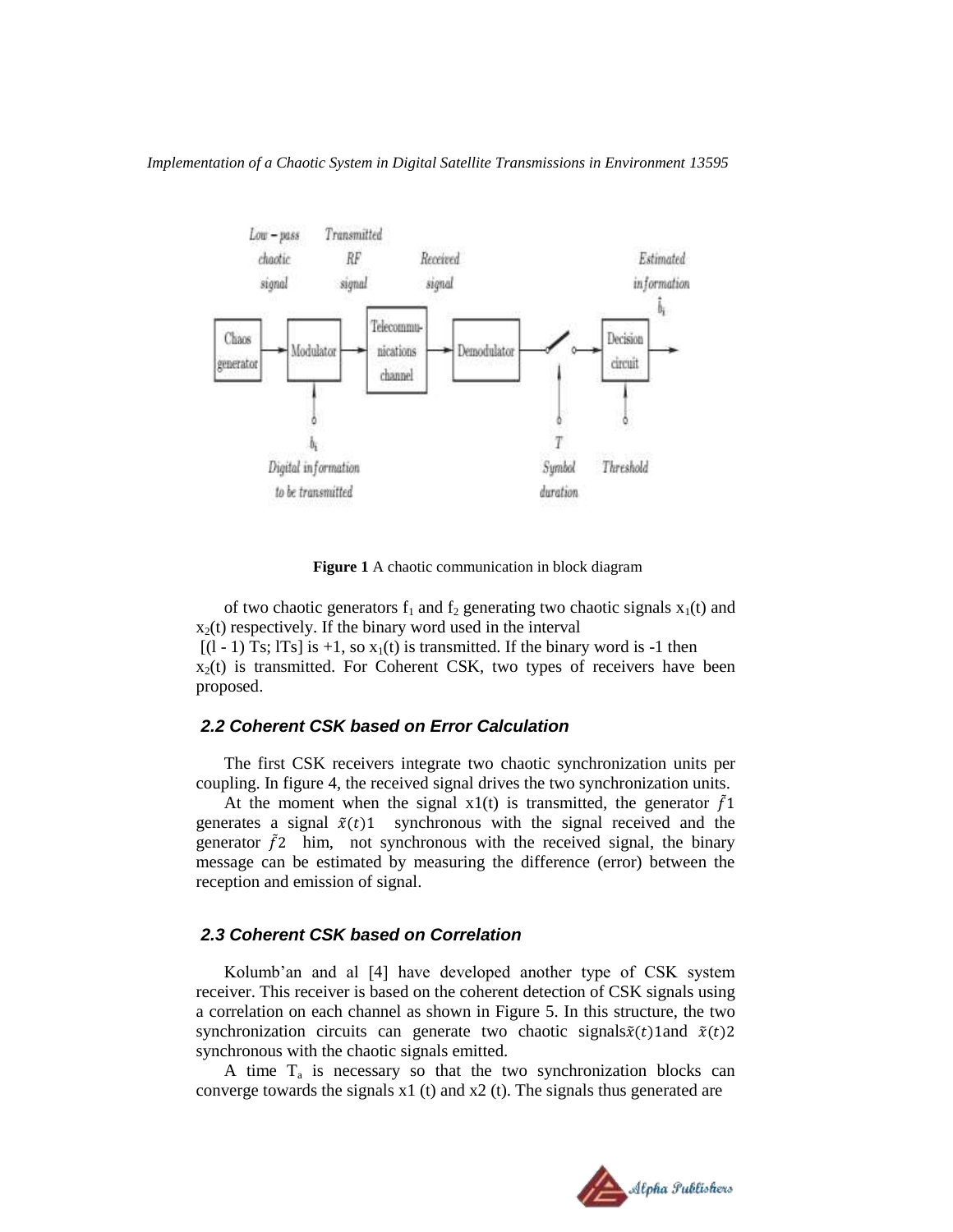correlated with the signal received over a symbol period, and then the operations of sampling and comparison are made for the outputs of the correlation.

The signal received at the entrance of the CSK receiver is

$$
r(t) = u(t) + n(t) \tag{1}
$$

Where u (t) is the signal emitted, and n (t) is an additive, white, and Gaussian noise. For a symbol l, the received signal can take two values according to the value of the symbol l.

$$
(r) = \begin{cases} x_1(t) + n(t) & \text{if } l = +1 \\ x_2(t) + n(t) & \text{if } l = -1 \end{cases}
$$
 (2)

For the symbol received l, the output of the correlation at the end of the symbol period is given by

$$
D_{1,l} = \int_{(l-1)T_s + T_a}^{lT_a} r(t)x_1(t)dt \qquad (3)
$$

$$
D_{2,l} = \int_{(l-1)T_s + T_a}^{lT_a} r(t)x_2(t)dt \tag{4}
$$

If the difference between  $D_{1,l}$  and  $D_{2,l}(d = D_{1,l} - D_{2,l})$  is positive, then  $+1$  is decoded for the  $l<sup>th</sup>$  symbol, otherwise -1 is decoded. Modern communication systems are essentially digital and analog systems based on chaos such as chaotic masking and parameterized chaotic modulation are being abandoned in favor of chaotic systems based on Shift Keying methods. One of the first chaotic communication systems is the CSK which is a digital modulation based on the synchronization at the receiver level [5].A CSK transmitter switches between two chaos generators representing bits 0 and 1 [6]. Only binary signals can be encrypted by this method [7]. The receiver decides, through the correlation between the received signal and a synchronous reference signal, which generator has been used and thus the message transmitted. Chaotic shift keying is robust against noise and variation of transmit / receive system parameters. Classical theory we can use about four attractors for more robustness in CSK system like what we make in our work and we have four symbols for four attractors Figure 2 Four Symbols for CSK Communication System.

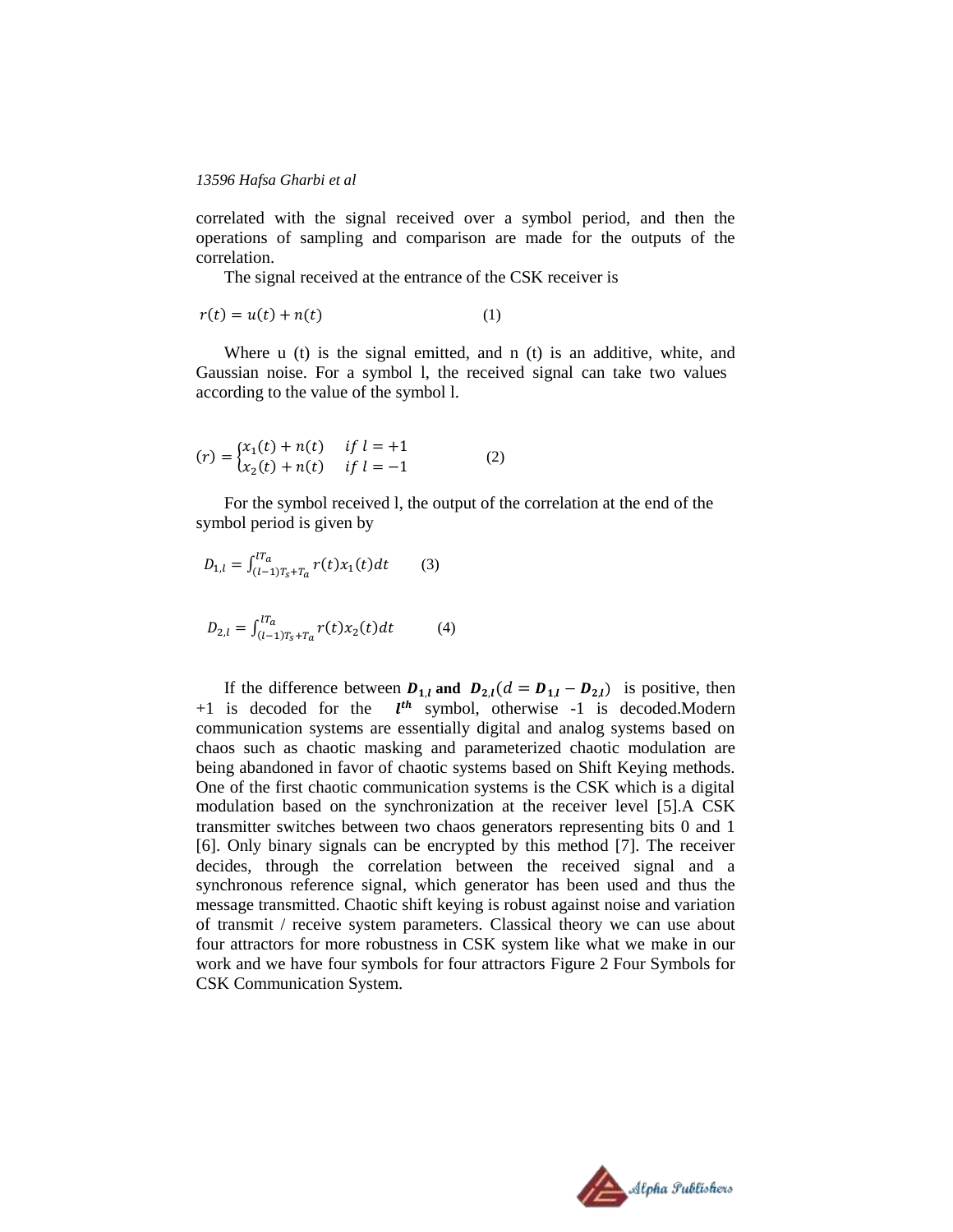

 **Figure 2** Four Symbols for CSK Communication System



 **Figure 3** CSK communication systems

![](_page_4_Picture_5.jpeg)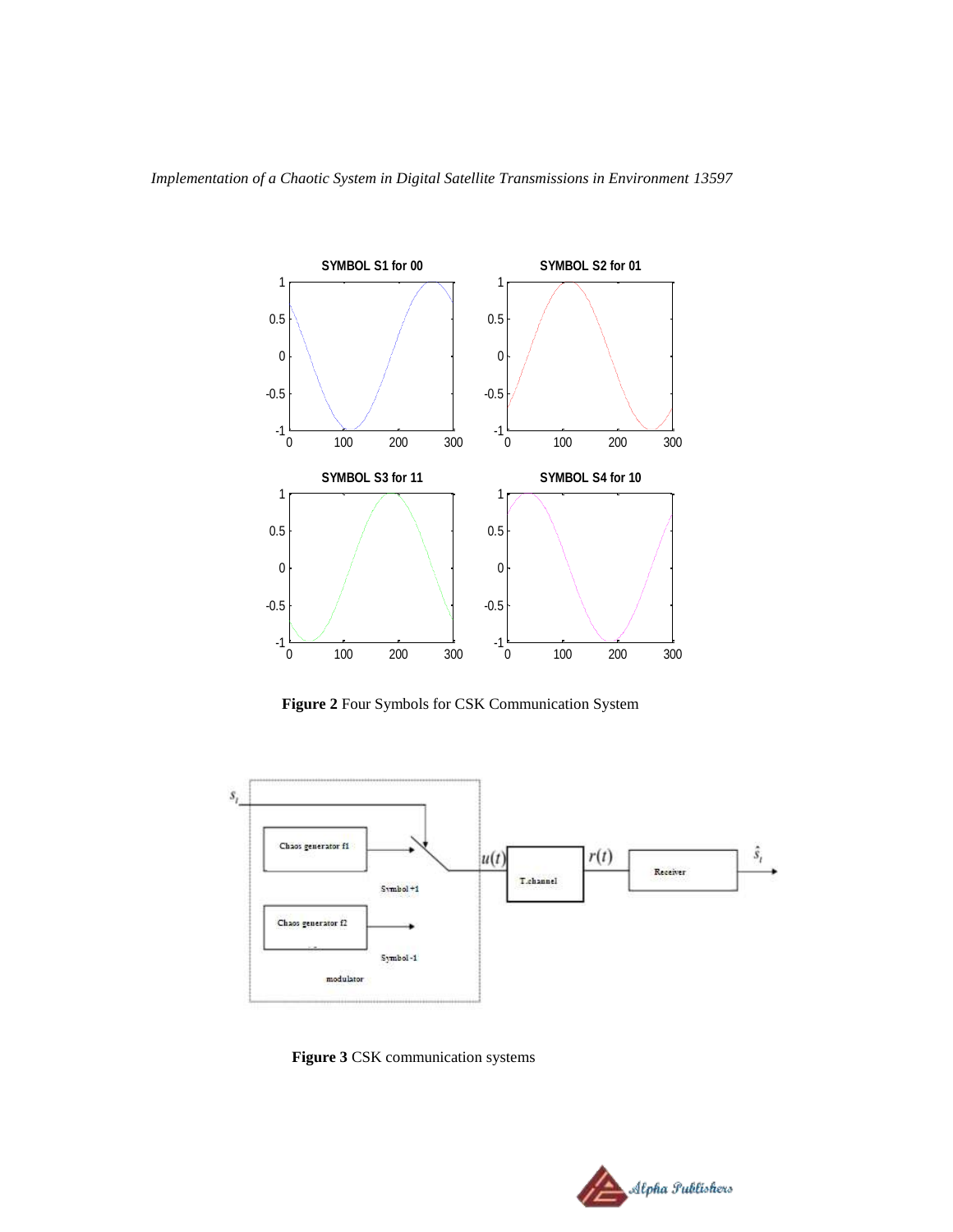![](_page_5_Figure_1.jpeg)

**Figure 4** CSK receiver based on synchronization

![](_page_5_Figure_3.jpeg)

 **Figure 5** CSK Receiver Based on Coherent Correlation

![](_page_5_Picture_5.jpeg)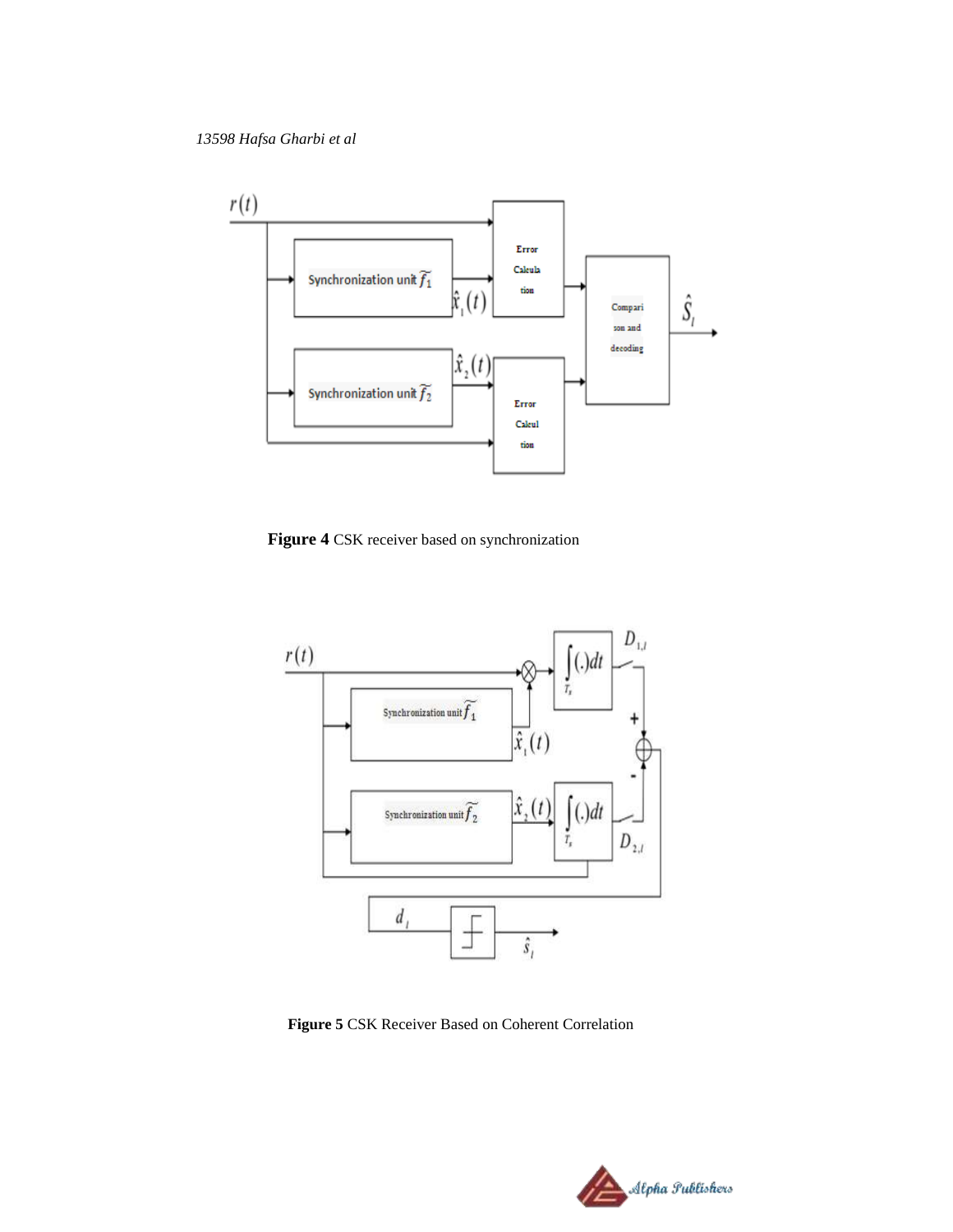### *2.4 Chaotic Maps*

# *2.4.1 Logistic map*

The equation of the logistic map is:  $x_{n+1} = f \mu x_n = \mu x_n (1 - x_n)$  (5)

Where  $\mu$  is a parameter wich the map depends on  $0 \le x_n \le 1$ Figure 6 shows the logistic map graph

![](_page_6_Figure_5.jpeg)

**Figure 6** logistic map graph

### *2.4.2 Tent Map*

The tent map, T: [0, 1]  $\rightarrow$  [0, 1], defined by

$$
T(x) = \begin{cases} \mu x & 0 \le x \le 1/2 \\ \mu(1-x) & 1/2 \le x \le 1 \end{cases}
$$
 (6)

Where  $0 \leq \mu \leq 2$ . Figure 7 shows tent map graph.

![](_page_6_Figure_11.jpeg)

 **Figure 7** Tent map graph

![](_page_6_Picture_13.jpeg)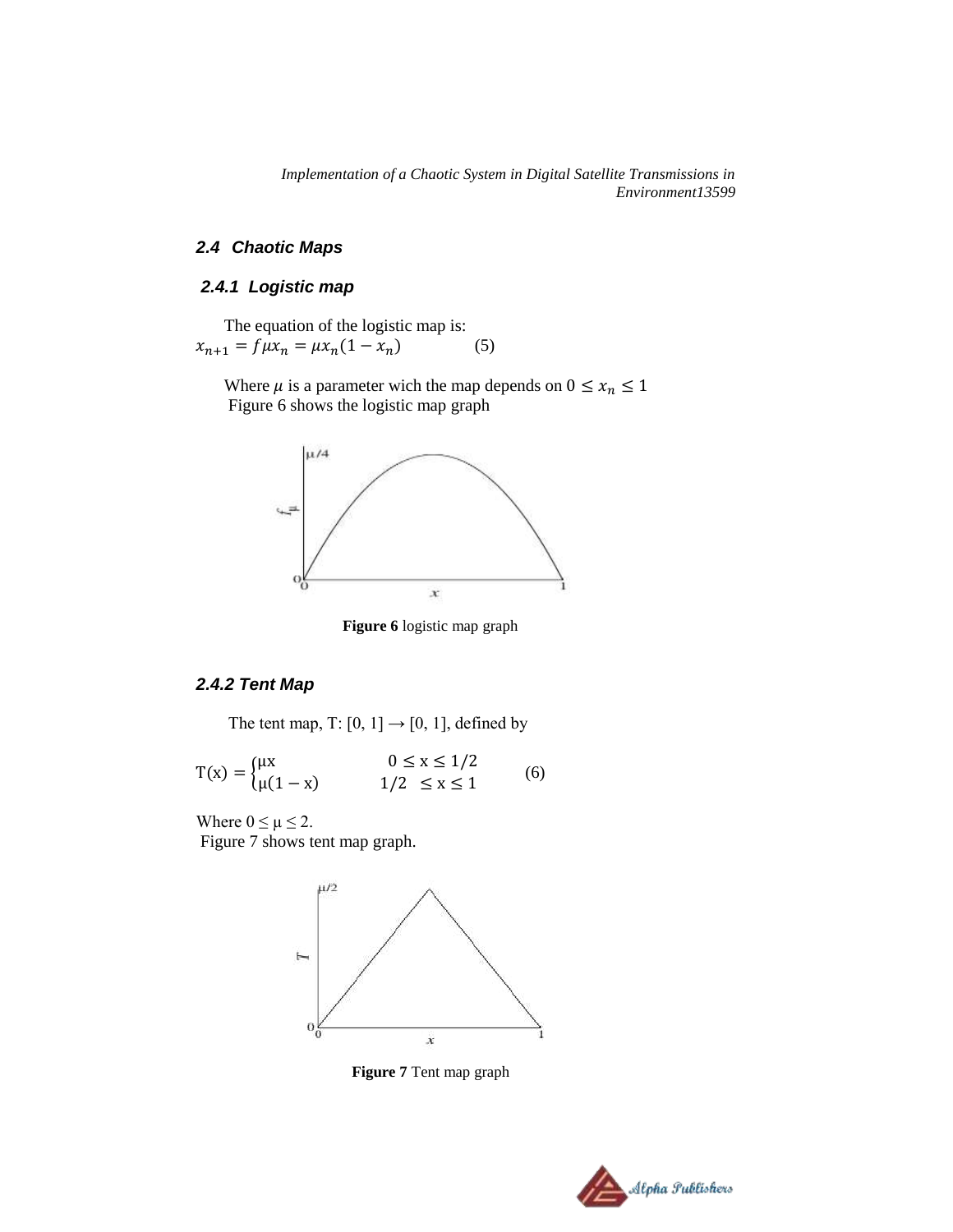### *2.4.3 Quadratic Map*

Quadratic map is a simple discrete system exhibiting chaos and defined by  $x_{n+1} = f_c(x_n) = x_n^2 + c$  (7)

Where  $0 \le C \le 2$  is called control parameter and  $x_n \in (-2, 2)$  is the state variable of the system Quadratic map can show rich dynamic behaviors from a stationary system to a chaotic state. The Quadratic map is capable of very complicated behavior which means that the output of the map is a periodic, non-convergent and very sensitive to initial conditions.

### *2.4.4 Bernouli Map*

The map is defined by:

$$
f(x) = \begin{cases} 2x & 0 \le x < 0.5 \\ 2x - 1 & 0.5 \le x < 1 \end{cases}
$$
 (8)

Figure 8 shows a graph of the Bernoulli map

![](_page_7_Figure_8.jpeg)

Figure 9 shows Generator of Bernoulli map

![](_page_7_Figure_10.jpeg)

 **Figure 9** Generator of Bernoulli map

![](_page_7_Picture_12.jpeg)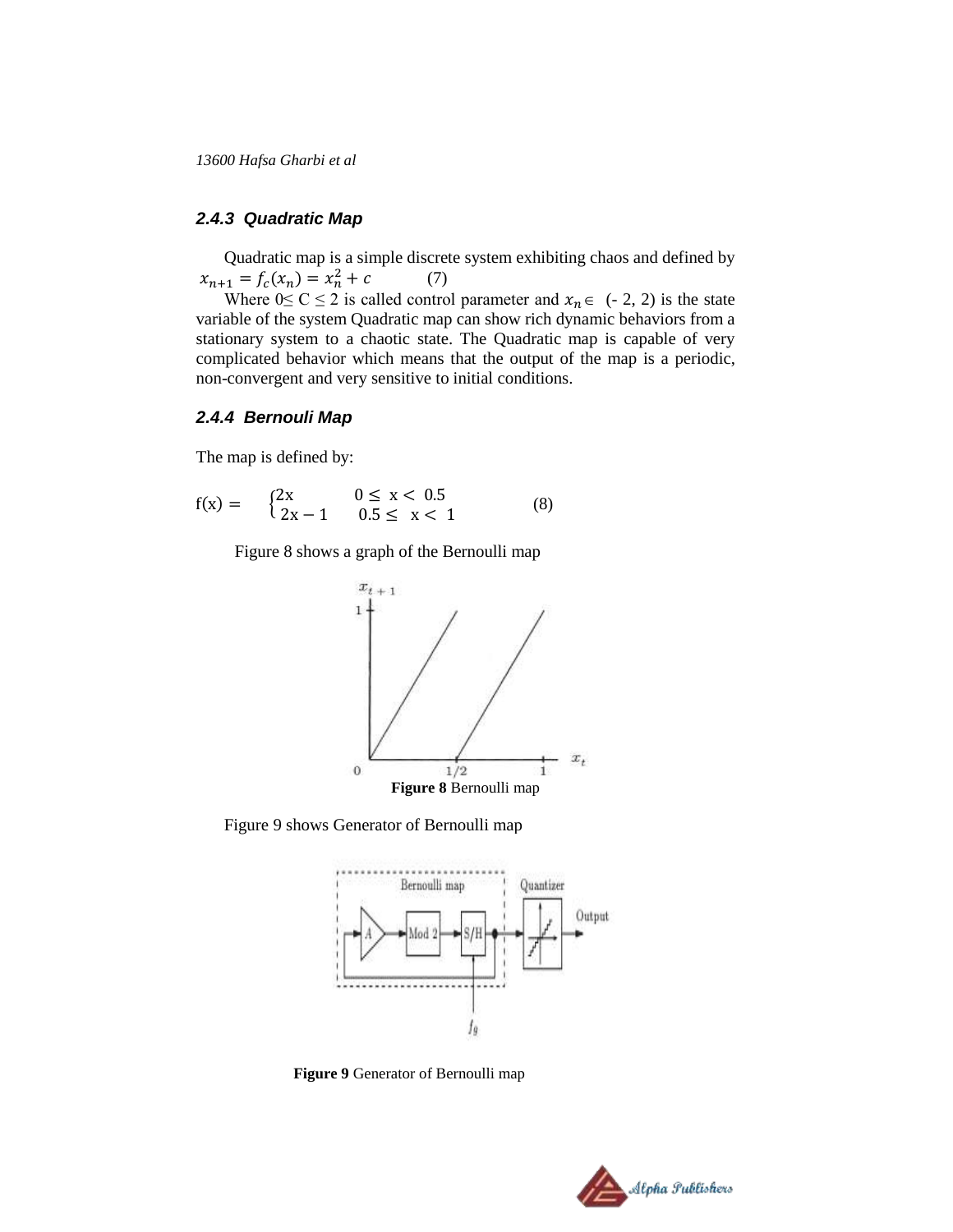### **3 System Description and Simulation Objectives**

The system to be simulated is a transmission of data of a network composed of 48 ground stations; for simplifying this communications there is a hierarchy that the ground stations send their data to eight regional center witch send in their turn to a satellite in his orbit the information; this information in six channels of data, which called an FDM group transmitted in the uplink to the satellite using an FDMA scheme;. The frequency spectrum for the 48-channel transponder is illustrated in Figure10. A single uplink antenna receive the 48 uplink signals The received signal at the satellite is:

$$
x(t) = \sum_{i=1}^{48} a_i (t - \tau_i) \cos[2\pi f_i (t - \tau_i) + \phi_i (t - \tau_i)] \tag{9}
$$

Figure 10 shows frequency spectrum for our system

![](_page_8_Figure_5.jpeg)

**Figure 10** fréquence spectrum

The equation (9) can be written as

$$
x(t) = Re \left\{ \sum_{i=1}^{48} a_i (t - \tau_i) \exp[j\emptyset(t - \tau_i)] \exp(-j2\pi f_i \tau_i) \right\}
$$
  
 \* 
$$
\exp[j2\pi (f_i - f_0)t] \exp(j2\pi f_0 t)
$$
 (10)

Where  $f_0$  is the frequency of reference; τi represents the propagation delays of the i<sup>th</sup> uplink channel. The low pass complex envelope of x (t) is

$$
\tilde{x}(t) = \sum_{i=1}^{48} a_i(-\tau_i) \exp[j\phi(-\tau_i)] \exp(j2\pi f_i \tau_i) \exp[j2\pi (f_i - f_0)t] \tag{11}
$$

![](_page_8_Picture_11.jpeg)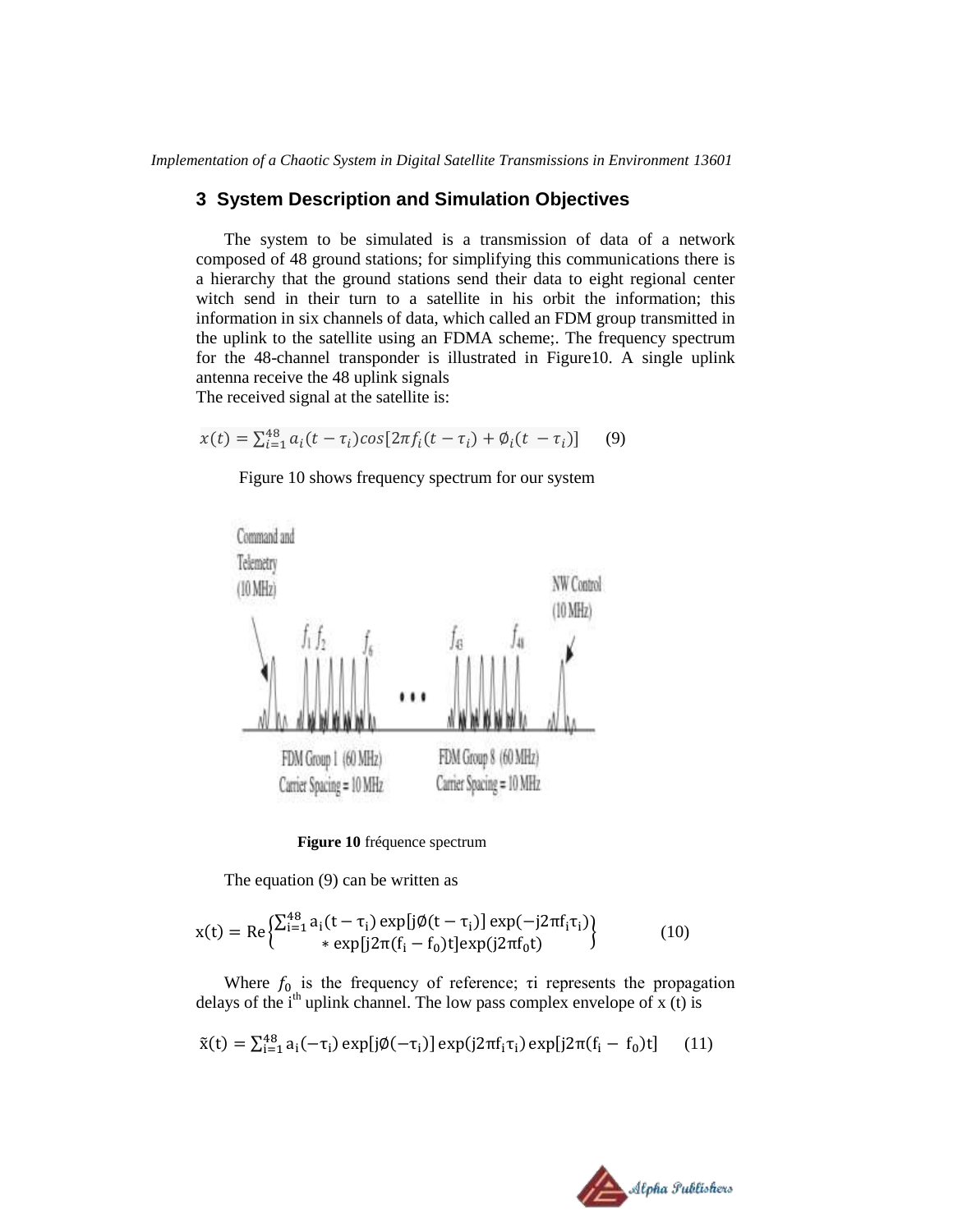In this system we focus our work on the modulation of the signal, so we introduce the chaotic behavior in the carrier of transmission in which all transmitted data will be covered by chaotic signal for more security because of the large band signal and its sensitivity.

### **4 Results and Conclusions**

By the use of MATLAB we can simulate the satellite transmission; Figure (11) shows the system considered. For constructing the FDM signal six arbitrary binary bit streams are mapped into chaotic QPSK symbols and modulated at the equivalent carrier frequencies. Figure 11 shows Satellite communications system by use of CSK.

![](_page_9_Figure_4.jpeg)

 **Figure 11** Satellite communications system by use of CSK.

![](_page_9_Picture_6.jpeg)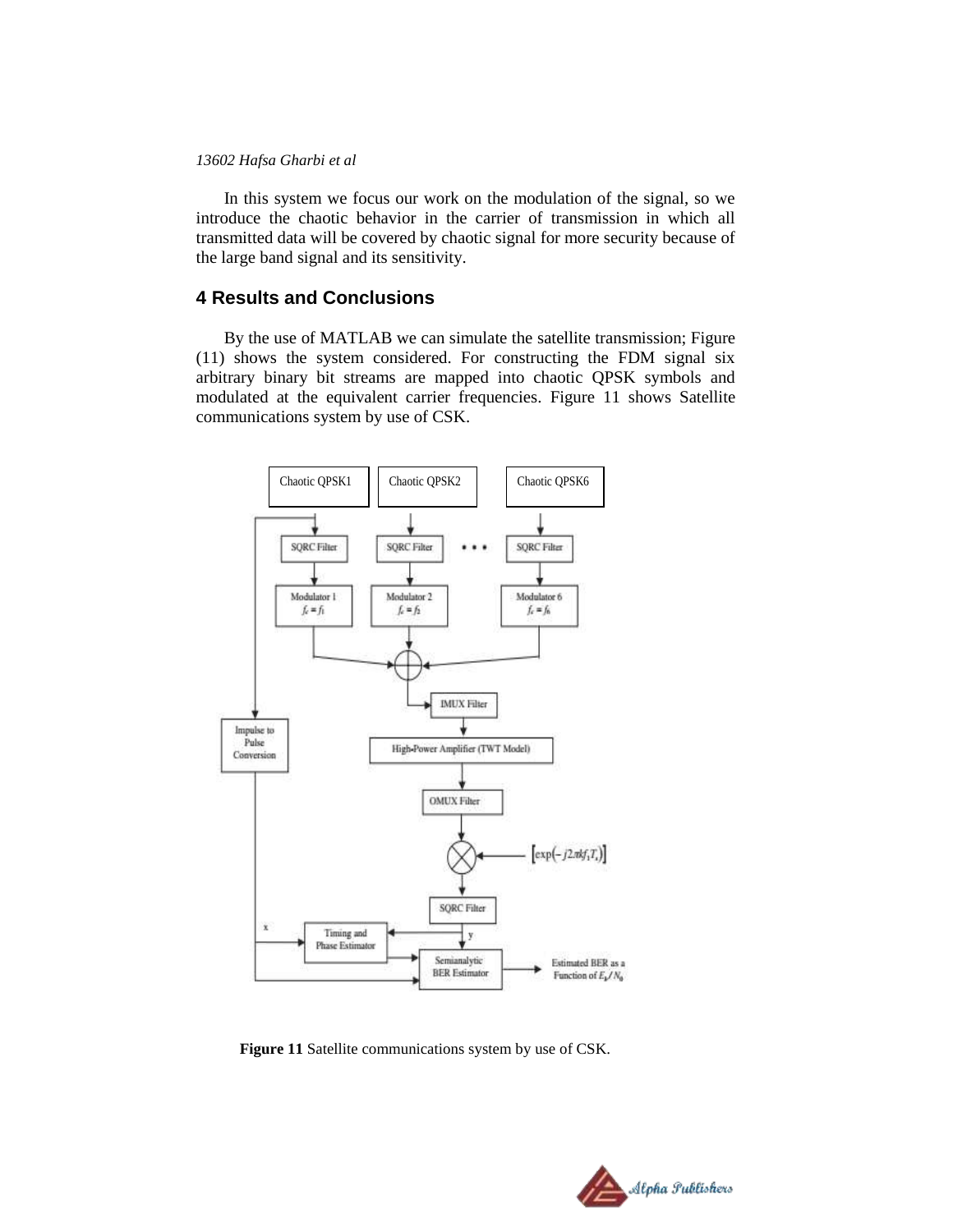After simulation we obtain first the design of PSD power spectral density at the input and the output of the TWT model; figure12, secondly the constellation signal of the non-linear effects and the BER due to the noise with nonlinear distortion figure13 .From figures we can observe that .our system results are like the ideal one which means that we have good simulation with chaotic system. Figure12 shows PSD representation of the TWT model. Figure 13 shows Non-linear effects signal constellation, and BER representation.

![](_page_10_Figure_2.jpeg)

 **Figure12** shows PSD representation of the TWT model

![](_page_10_Picture_4.jpeg)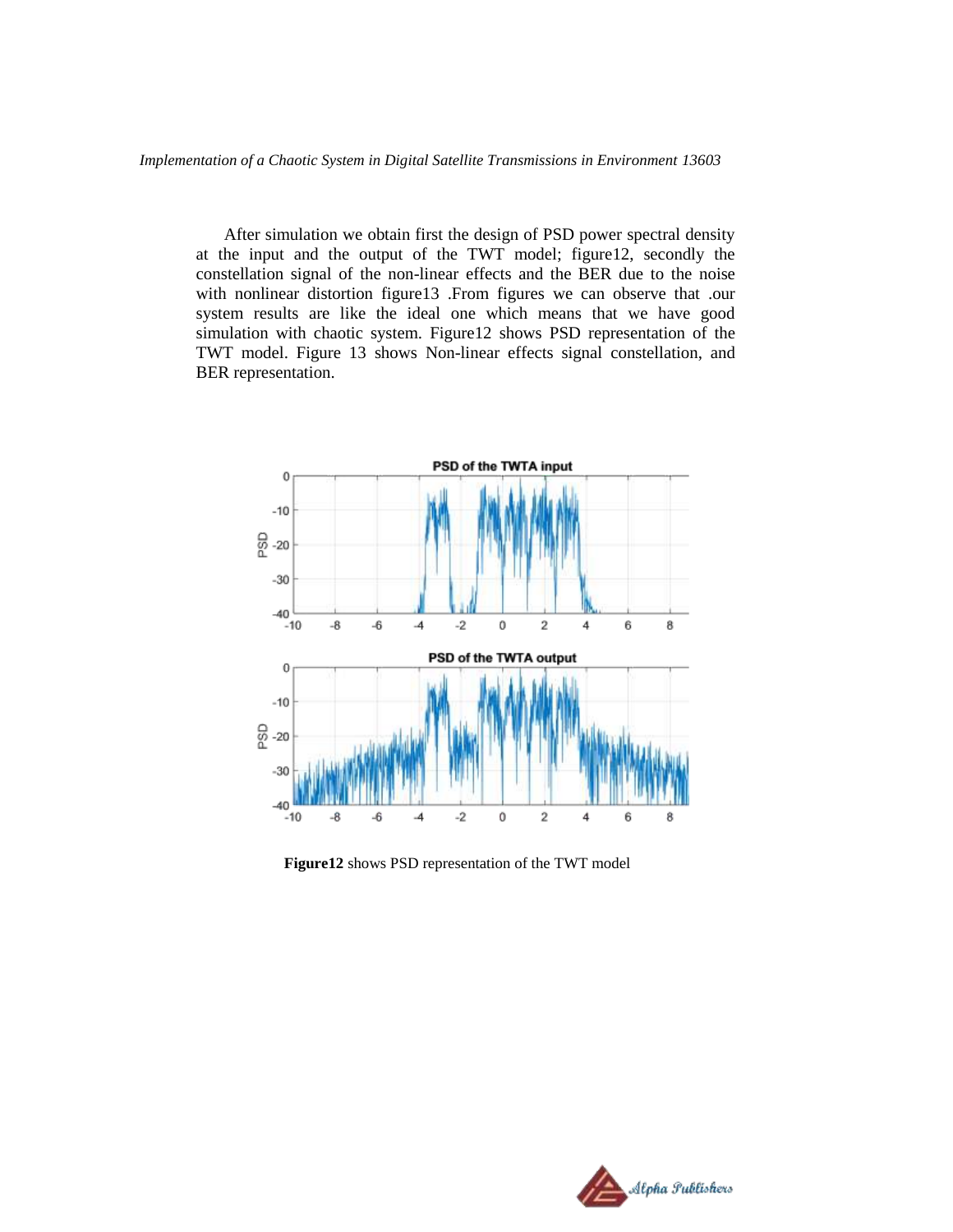![](_page_11_Figure_1.jpeg)

**Figure 13** Non-linear effects signal constellation, and BER représentation.

## **5 Conclusion**

This work finds desired order in the disorder of chaotic dynamical systems. After studies of each system importance of this chaotic behavior is discovered because of their sensitivity to initial conditions, unpredictability and large band Chaos gives more and more security to the information transmitted against interceptors. It presents today the best solution to best communication

### **References**

- [1] R .Silva, R .Crespo, M. Nunes. "LoBa128, a Lorenz Based PRNG for Wireless Sensor Networks", Int. J. Communication Networks and Distributed Systems, Vol. 3, no. 4, pp. 301-318, 2009.
- [2] U. Parlitz, L. O. Chua, L. Kocarev , K. S. Halle, and A. Shang. "Transmission of Digital Signals by Chaotic Synchronization",

![](_page_11_Picture_8.jpeg)